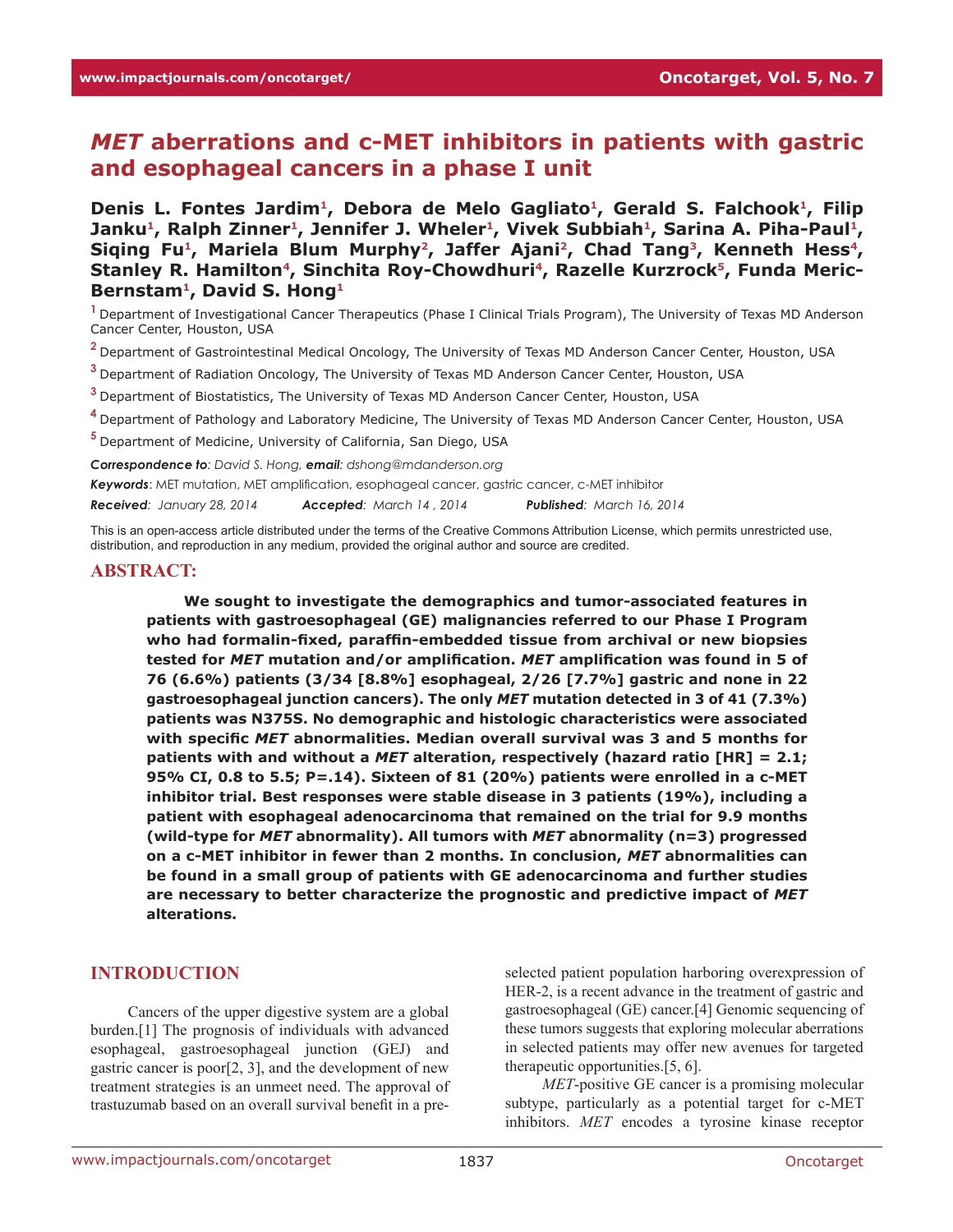whose activation is involved in cancer progression.[7, 8] c-MET is physiologically activated by its natural ligand, hepatocyte growth factor (HGF)[9]. Paracrine HGFinduced activation of c-MET plays in important role in the pathogenesis of gastric cancers.[10] Moreover, *MET* gene amplification is one of the well-recognized mechanisms of c-MET overexpression and constitutive activation of *MET*/ HGF pathway [11], and has been reported in 2% to 10% of GE adenocarcinomas.[12, 13] The results of the same studies showed that *MET* positivity is an independent factor for poor survival regardless of disease stage. In agreement with this observation, *MET* amplified tumors display a higher pathologic grade and present at a more advanced stage.[12] Taken together, this data suggest that c-MET is an important target in GE cancers.

Although far less frequent, *MET* mutations have also been described as a mechanism for c-MET pathway activation in gastric cancer and in other malignancies. [14, 15] The recognition of this subset of GE cancer with its poor prognosis is important for referring affected patients to clinical trials with experimental therapies. Many c-MET inhibitors are currently in development and some of them showed activity for GE tumors.[16] In a recent case series, two out of four patients with *MET*amplified GEJ cancers had some tumor shrinkage with crizotinib, a c-MET inhibitor.[12] Rilotumumab is a humanized monoclonal antibody against HGF, and, thus, can interfere with the interaction of HGF and c-MET preventing receptor activation. Early results with this drug in GE cancer showed prolonged survival for patients with high c-MET expression[17] leading to a phase III trial, which is currently accruing patients (NCT01697072). Similar results were obtained with onartuzumab, another monoclonal antibody blocking the c-MET pathway, and an ongoing phase III trial is enrolling a pre-selected patient population with high levels of c-MET expression (NCT01662869).

A way to better characterize *MET* genetic abnormalities in patients with advanced GE tumors is sorely needed, especially considering the wide availability of different c-MET inhibitors being assessed in clinical protocols. We sought to investigate the demographics and tumor-associated features in consecutive patients with GE malignancies referred to our Phase I Clinical Trials Program who had *MET* amplification/mutation testing. We also assessed the outcomes of patients with GE cancer who were included in protocols containing a c-MET inhibitor.

# **RESULTS**

# **Patient characteristics**

A total of 81 patients with advanced esophageal  $(n=36)$ , GEJ  $(n=17)$  or gastric  $(n=28)$  cancers were evaluated for *MET* mutation/variant (41 patients) or amplification (76 patients). Thirty-six patients were tested simultaneously for both genetic abnormalities. Except for two patients with a neuroendocrine histology and one with squamous cell cancer, all remaining patients had adenocarcinoma. Median age at diagnosis was 56 years (range, 27-88 years). The median number of prior therapies was 2 (range, 0-5). Patient characteristics according to *MET* status are summarized in Table 1.

## *MET* **genetic aberrations**

Five out of 76 (6.6%) patients had a *MET* gene amplification in FISH analysis (3 esophageal and 2 gastric cancers, all adenocarcinomas). The copy number of the *MET* gene in relation to CEP7 ranged from 3.11 to 16.4. A *MET* mutation/variant was detected in 3 out of 41 patients (7.3%). Of these patients, two had gastric and one had esophageal cancer. All mutations/variants detected were N375S, which has been previously reported as a polymorphism[18] (Table 2). *MET* amplification and mutation were mutually exclusive in patients simultaneously tested for both aberrations (n=36). The prevalence of *MET* mutation/variant and amplification was similar regardless what site of disease was tested (*MET* mutation, 7% vs. 9%; *MET* amplification, 8% vs. 6%, for primary vs. metastatic tissue, respectively)

# **Comparison of clinical and mutational characteristics**

No meaningful differences were detected in the age of diagnosis or number and pattern of metastatic sites among patients with *MET* mutation/amplification and wild-type patients (Table 1). There was a higher proportion of female and Asian individuals among patients testing positive for a *MET* variant (2 out of 3, 67%) although the numbers are too small for definitive conclusions to be drawn. The proportion of poorly differentiated tumors was similar in *MET* positive patients compared to wild-type as well (1 out of 3 for *MET* mutated versus 22 out of 38 for nonmutated and 3 out of 5 for *MET* amplified versus 37 out of 71 for patients with non-amplified *MET*). Few concomitant mutations were observed in the *MET* positive population: one patient with a *MET* variant and one with *MET* amplification had a concomitant *TP53* mutation, while *MET* and HER-2 amplification were simultaneously detected in one patient (Table 2).

# **Analysis of survival of** *MET* **positive patients and outcomes on Phase I protocols**

Patients positive for either *MET* mutation/variant or *MET* amplification (*MET* positive group, n=8) were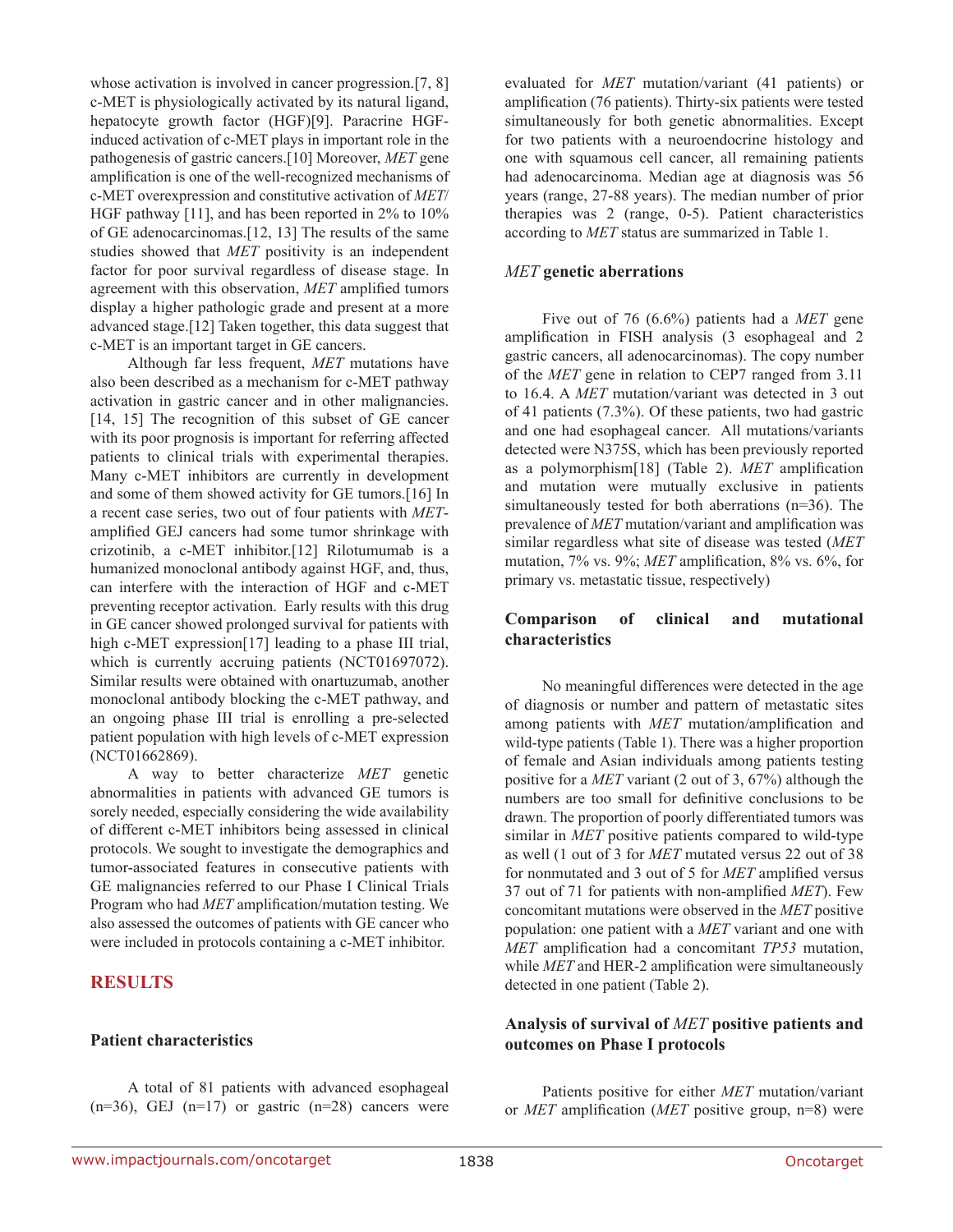|                                             | Not mutated   Mutated |                  |                | Not amplified $\text{Amplified (n=5)}$ |
|---------------------------------------------|-----------------------|------------------|----------------|----------------------------------------|
| Characteristic                              | $(n=38)$ $(\%)$       | $(n=3)(\%)$      | $(n=71)$ (%)   | $(\%)$                                 |
| Age At Diagnosis: Median $(IQR)$ 51 (34-87) |                       | 48 (27-67)       | 56 (27-87)     | $60(34-70)$                            |
| Prior Therapies: Median (IQR)               | $2(0-5)$              | 2(2)             | $2(0-5)$       | $2(1-4)$                               |
| Gender                                      |                       |                  |                |                                        |
| Male                                        | 27(71)                | 1(33)            | 58 (82)        | 4(80)                                  |
| Female                                      | 11(29)                | 2(67)            | 13(18)         | 1(20)                                  |
| Ethnicity (%)                               |                       |                  |                |                                        |
| Asian/Arabic                                | 5(13)                 | 2(67)            | 9(13)          | 1(20)                                  |
| <b>Black</b>                                | $\overline{0}$        | $\overline{0}$   | $\overline{0}$ | $\mathbf{0}$                           |
| Hispanic                                    | 5(13)                 | $\boldsymbol{0}$ | 10(14)         | $\overline{0}$                         |
| White                                       | 27(71)                | 1(33)            | 51(72)         | 4(80)                                  |
| Undefined                                   | 1(3)                  | $\overline{0}$   | 1(1)           | $\boldsymbol{0}$                       |
| Diagnosis (%)                               |                       |                  |                |                                        |
| Esophageal                                  | 13(34)                | 1(33)            | 31(44)         | 3(60)                                  |
| <b>GEJ</b>                                  | 8(21)                 | $\overline{0}$   | 16(22)         | $\theta$                               |
| Gastric                                     | 17(45)                | 2(67)            | 24 (34)        | 2(40)                                  |
| Histology (%)                               |                       |                  |                |                                        |
| Adenocarcinoma                              | 38 (100)              | 3(100)           | 68 (96)        | 5(100)                                 |
| Intestinal                                  | $\overline{3}$        | $\mathbf{1}$     | $\overline{2}$ | $\overline{2}$                         |
| Diffuse                                     | 10                    | $\mathbf{1}$     | 16             | $\mathbf{1}$                           |
| Not classified                              | 25                    | $\mathbf{1}$     | 50             | $\overline{2}$                         |
| Squamous Cell                               | $\boldsymbol{0}$      | $\boldsymbol{0}$ | 1(1)           | $\boldsymbol{0}$                       |
| Neuroendocrine                              | $\mathbf{0}$          | $\boldsymbol{0}$ | 2(3)           | $\mathbf{0}$                           |
| Grade                                       |                       |                  |                |                                        |
| Well differentiated                         | $\theta$              | $\boldsymbol{0}$ | $\theta$       | $\boldsymbol{0}$                       |
| Moderately differentiated                   | 15(39)                | 2(67)            | 32(45)         | 2(40)                                  |
| Poorly differentiated                       | 22 (58)               | 1(33)            | 37(52)         | 3(60)                                  |
| Not evaluated                               | 1(3)                  | $\boldsymbol{0}$ | 2(3)           | $\boldsymbol{0}$                       |
| Metastasis $(\%)$                           |                       |                  |                |                                        |
| # Met Sites - median (range)                | $2(1-5)$              | $2(1-3)$         | $3(1-6)$       | $2(2-5)$                               |
| Liver                                       | 18(47)                | 2(67)            | 39(55)         | 3(60)                                  |
| Lungs                                       | 12(32)                | $\boldsymbol{0}$ | 12(17)         | 2(40)                                  |
| Bone                                        | 8(21)                 | $\boldsymbol{0}$ | 13(18)         | 1(20)                                  |
| <b>CNS</b>                                  | 3(8)                  | $\overline{0}$   | 4(6)           | $\overline{0}$                         |
| Peritoneum                                  | 19(50)                | 2(67)            | 31(44)         | 2(40)                                  |
| Lymph nodes                                 | 24(63)                | 2(67)            | 46(65)         | 4(80)                                  |
| Tissue of analysis                          |                       |                  |                |                                        |
| Primary                                     | 28 (74)               | 2(67)            | 24 (34)        | 2(40)                                  |
| Metastasis                                  | 10(26)                | 1(33)            | 47 (66)        | 3(60)                                  |
| Concomitant aberrations (%)                 |                       |                  |                |                                        |
| Her-2 positivity                            | 5/37                  | 0/3              | 8/60           | 1/4                                    |
| PIK3CA                                      | $3/36$                | 0/3              | $5/54$         | 0/4                                    |
| <b>KRAS</b>                                 | 0/32                  | 0/3              | 2/44           | 0/3                                    |
| <b>EGFR</b>                                 | 1/31                  | 0/2              | 1/36           | 0/3                                    |
| P53                                         | 8/20                  | 1/1              | $8/16$         | 1/3                                    |
| <b>BRAF</b>                                 | 1/32                  | 0/3              | 0/38           | 0/3                                    |
| <b>NRAS</b>                                 | 0/30                  | 0/1              | 0/26           | 0/3                                    |
| PTEN loss                                   | 2/21                  | $0/2\,$          | 3/39           | 0/1                                    |
|                                             |                       |                  |                |                                        |

**Table 1: Demographic, histologic and genetic characteristics of patients stratified by c-MET mutation and amplification status**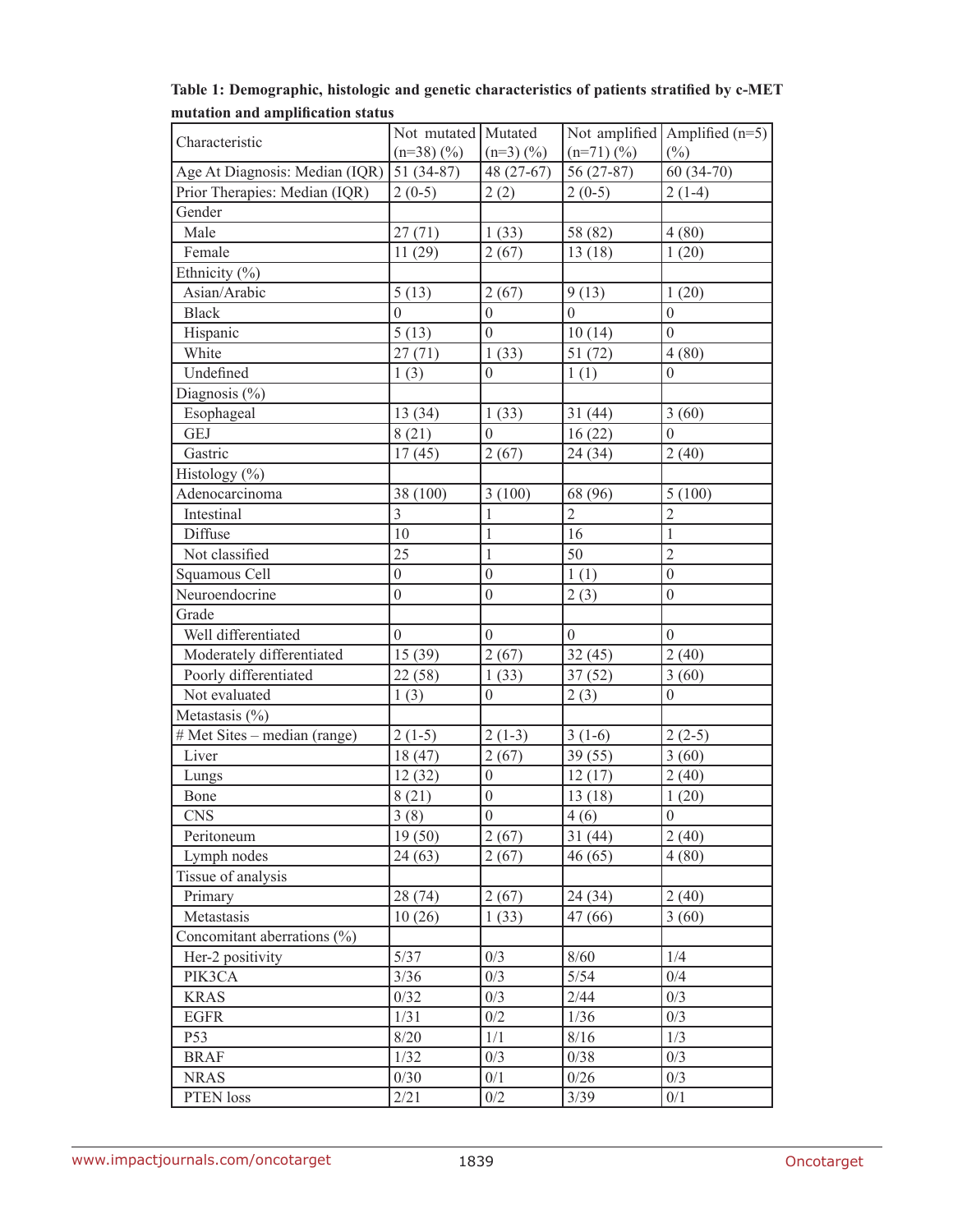| Patient No.   | Diagnosis  | Mutation/<br>Copy Number | Concomitant<br>Abnormalities | <b>Best Response</b> | PFS (mos) |  |  |  |
|---------------|------------|--------------------------|------------------------------|----------------------|-----------|--|--|--|
| Met mutated   |            |                          |                              |                      |           |  |  |  |
|               | Esophageal | <b>N375S</b>             | <b>TP53</b>                  |                      |           |  |  |  |
|               | Gastric    | N375S                    |                              |                      |           |  |  |  |
|               | Gastric    | N375S                    |                              | <b>PD</b>            |           |  |  |  |
| Met amplified |            |                          |                              |                      |           |  |  |  |
|               | Gastric    | 4.2                      | TP <sub>53</sub>             | PD                   | 1.5       |  |  |  |
|               | Esophageal | 16.14                    | Her-2 overexp                |                      |           |  |  |  |
|               | Gastric    | 12                       |                              |                      |           |  |  |  |
|               | Esophageal | 3.11                     |                              | P <sub>D</sub>       |           |  |  |  |
|               | Esophageal | 9.23                     |                              |                      |           |  |  |  |

**Table 2: Histology and mutation status of patients with MET mutation and amplification, and their response to c-MET inhibitors** 

compared with patients wild-type for both abnormalities (*MET* negative group, n=30). Median OS from Phase I consult was 3 months versus 5 months for the *MET* positive and negative groups, respectively (HR for death  $= 2.1, 95\% \text{ CI}, 0.8 \text{ to } 5.5, \text{p=0.14}; \text{Figure 1}.$ 

Of the 81 patients included in this analysis, 44 (54%) were treated on at least one Phase I protocol. This proportion was 37.5% (3 out of 8) for *MET* positive patients and 56% (41 out of 73) for *MET* negative patients. Of note, the three patients with a *MET* abnormality were treated on a Phase I protocol containing a c-MET inhibitor. These patients had a PFS on these protocols of 1.0, 1.0 and 1.5 months (Table 2). Median PFS for the *MET* negative population on their first Phase I treatment regimen was 1.8 months (range, 0.26 to 9.9 months). Sixteen out of the 81 patients included in this study (20%) were enrolled on a protocol with a c-MET inhibitor. All of the c-MET inhibitors reported here were small-molecule inhibitors of



**Figure 1: Kaplan-Meier overall survival curves for patients with gastroesophageal tumors according to**  *MET* **status starting from presentation in a Phase I Clinic**

the *MET* receptor tyrosine kinase (11 selective and 5 nonselective). No partial responses were detected and best responses were stable disease in three patients (Figure 2A). Median PFS was 1.4 months (range 0.33 to 9.9 months, Figure 2B) and all three patients with the greatest disease control rate had esophageal adenocarcinoma and were wild-type for a *MET* abnormality (Table 3).

# **DISCUSSION**

Here we report *MET* amplification in 6.6% (5 out of 76) patients with advanced GE cancers referred to our Phase I department. *MET* mutation occurred at a similar frequency  $(7.3\%)$ , but was considered to be germline. [18] Our data are in line with previous series' reporting *MET* amplification in 2-7% of GE adenocarcinomas.[12, 19, 20] Although we included only one patient with a squamous histology, the prevalence of *MET* amplification in this histology is reported to be as low as  $1\%$ .[21]

The prevalence of *MET* amplification in GE cancer increased up to 5% with higher grade and more advanced disease in a previous report.[12] Considering that our population consisted mostly of patients with refractory and advanced disease, it is plausible to expect a higher prevalence of *MET* amplification compared to previous reports. However, we could not demonstrate any significant demographic and/or tumor associated features of *MET* positive tumors, including poor differentiation and an aggressive histology, as was previously reported for GE tumors and other malignancies.[12, 15] Selection bias is a possible explanation for this discrepancy, as patients referred to a Phase I unit generally have a reasonable performance status. Consequently, patients with a very aggressive phenotype may have been unwittingly excluded.

As expected, we detected a trend for a worse OS for *MET* positive GE cancers. Although this difference was not statistically significant, the small number of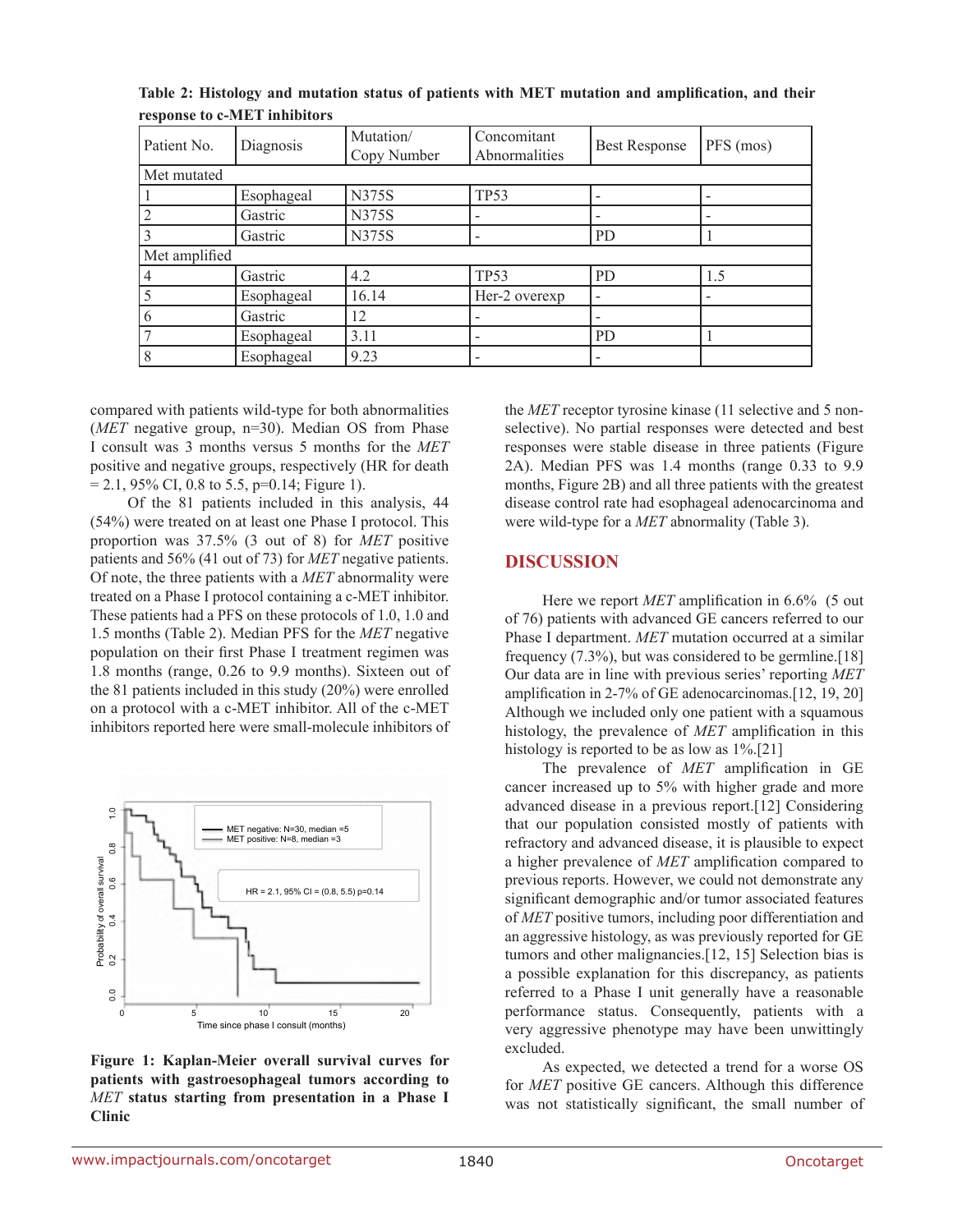| Patient<br>No. | Histology        | <b>CMET</b><br>abnormality | Other<br>Mutations        | <b>Best Response</b> | PFS (mos) |
|----------------|------------------|----------------------------|---------------------------|----------------------|-----------|
| $\vert$ 1      | Esophageal       |                            |                           | <b>SD</b>            | 4.0       |
| $\overline{c}$ | Esophageal       |                            |                           | <b>SD</b>            | 4.2       |
| $\overline{3}$ | Esophageal       | -                          |                           | <b>SD</b>            | 9.9       |
| $\overline{4}$ | Esophageal       | ۳                          | Her2 ampl                 | PD                   | 1.4       |
| 5              | Esophageal       |                            |                           | <b>PD</b>            | 1.4       |
| 6              | Esophageal       | -                          | ۰                         | PD                   | 1.4       |
| $\overline{7}$ | Esophageal       | -                          |                           | PD                   | 1.1       |
| 8              | Esophageal       |                            |                           | PD                   | 0.3       |
| 9              | Esophageal       |                            | PTEN loss,<br><b>TP53</b> | PD                   | 2.1       |
| 10             | Esophageal       | Amplification              |                           | PD                   | 1.0       |
| 11             | Gastric          | Amplification              | <b>TP53</b>               | PD                   | 1.5       |
| <sup>12</sup>  | Gastric          | Variant<br>(N375S)         |                           | PD                   | 1.0       |
| 13             | Gastric          |                            | PTEN loss,<br><b>BRAF</b> | PD                   | 2.9       |
| 14             | Gastric          | -                          | $\overline{\phantom{0}}$  | PD                   | 1.4       |
| 15             | Gastric          |                            |                           | PD                   | 1.4       |
| <sup>16</sup>  | Gastroesophageal |                            | Her 2 ampl<br><b>TP53</b> | PD                   | 0.6       |

**Table 3: Histology and mutation status and response of patients treated with c-MET inhibitors**

patients in this cohort may contribute to the lack of statistical power. We previously detected similar findings for patients with ovarian[22] and genitourinary cancers (*submitted*), suggesting that the aggressive phenotype conferred by *MET* genetic abnormalities is not dependent on tissue origin. In agreement with our results, patients with esophageal cancer and high c-MET expression had significantly reduced OS and disease-free survival in another series.[13] The OS of patients with advanced *MET*-amplified GE cancers was previously reported as 7.1 months[12]. Of note, in the cohort of patients in this study length of survival was assessed from the time of initial diagnosis. To avoid biased selection, we computed survival from the time of initial Phase I consultation and found an OS rate of 3 months. Considering that most patients had received several prior therapies (median of 2), this is an acceptable result.

It is somewhat challenging to enroll patients with relatively rare molecular abnormalities that are associated with a poor prognosis on clinical trials. Out of eight patients with *MET* abnormalities in our study, only three were included in trials with c-MET inhibitors. Other authors reported an even worse accrual. Notably, of 10 patients with *MET*-amplified GE cancers, none were included in a crizotinib trial.[12] Preclinical data suggest that *MET* amplified gastric tumors may be sensitive to c-MET inhibitors.[23] We report disappointing results for the three patients with *MET* abnormalities included in trials with these agents (1 patient with a *MET* variant and 2 with *MET* amplification). None of them had a response and their tumors invariably progressed in fewer than 2 months after starting treatment with a c-MET inhibitor. Similar findings were reported for two patients with *MET*-amplified gastric cancers treated with foretinib, a non-selective c-MET inhibitor.[24] Both were found to have progressive disease at the time of their first restaging assessment. Lennerz et al. reported that two out of four patients with *MET*-amplified GE tumors had rapid disease progression when treated with crizotinib. The other two patients had tumor reduction (up to 39%), although it did not last more than 4 months. Of note, responding patients had a *MET*/CEP7 ratio of more than 5 and both of our *MET*-amplified patients treated with a c-MET inhibitor had a ratio inferior to this. Interestingly, a recent series showed that the level of HER-2 amplification predicted sensitivity to trastuzumab.[25] In this study, a ratio of 4.7 was discriminative of sensitive patients, which suggests that a similar relation can be explored for *MET* amplification and sensitivity to c-MET inhibitors.

Additionally, one of the patients receiving a c-MET inhibitor in our series had a N375S *MET* variant. As demonstrated in preclinical models, this variant may confer resistance to c-MET inhibitors.[18] Clinical data suggested that this variant might decrease the risk of gastric cancer, probably through reduced affinity of HGF to the c-MET receptor.[26] Although similar prognostic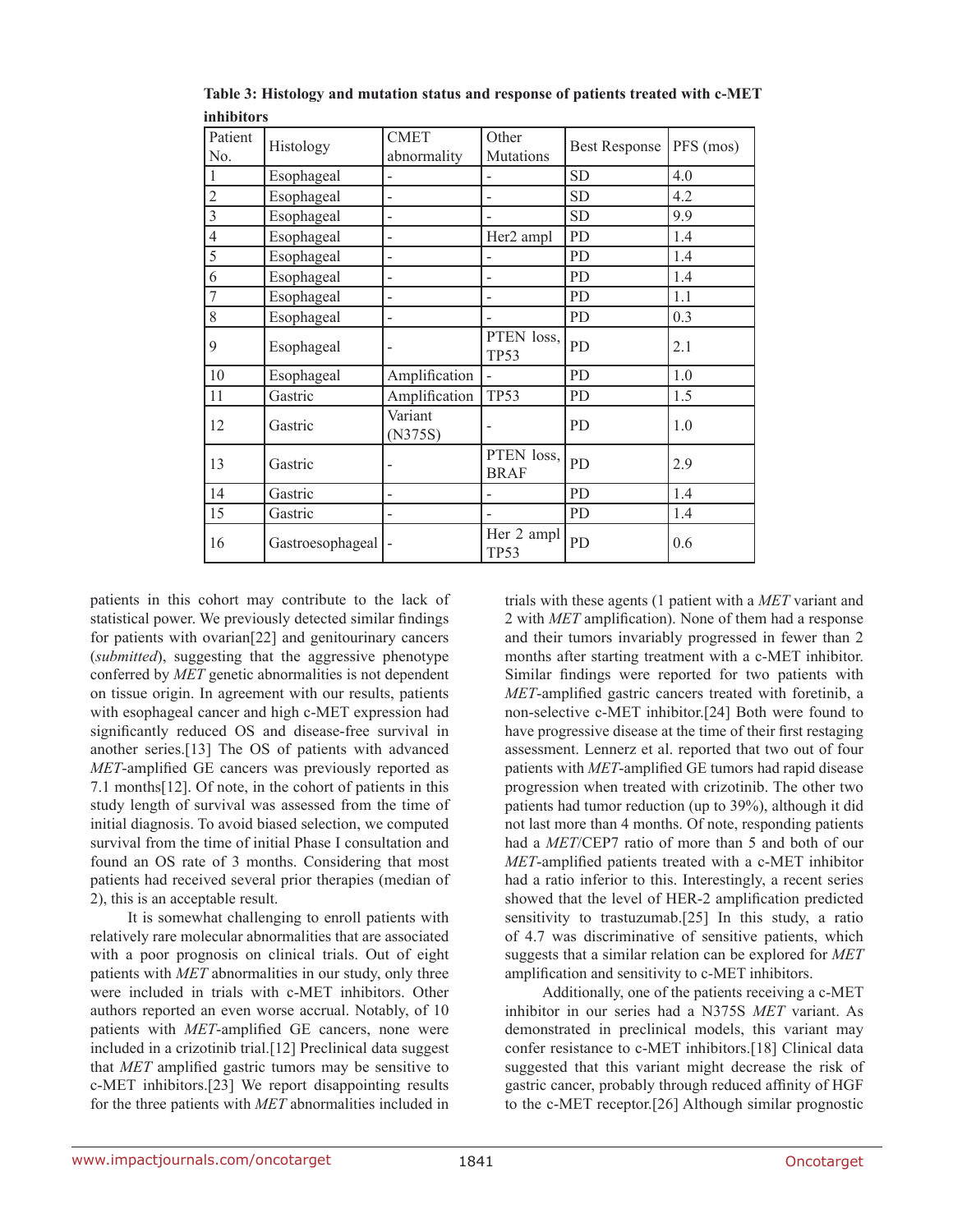implication was not confirmed in lung cancer, decreased cell death upon treatment with a c-MET inhibitor was showed in the presence of N375S variant.[27] In the light of our findings, the correlation of this variant and response to c-MET targeted agents is worth of further investigation.

Among all patients treated on trials with c-MET inhibitors in our series, the best result was stable disease for almost 10 months in a patient with esophageal adenocarcinoma who had received 3 prior therapies. Of note, this patient was negative for *MET* mutation and

amplification, as well for other mutations tested (*HER2, TP53, PIK3CA, PTEN, BRAF, c-KIT, ALK*). Interestingly, encouraging preliminary results for treatment with onartuzumab and rilotumumab, which are antibodies against hepatocyte growth factor, were reported for GEJ and gastric cancers with a high expression of c-MET in immunohistochemical analysis[28], leading to two Phase III trials that are currently open for accrual. Taken together, these data suggest that further studies exploring different *MET* biomarkers simultaneously, such as via



**Figure 2: Waterfall plot showing responses (A) and PFS (B) of patients with gastroesophageal tumors treated on a phase I protocol including a c-MET inhibitor.** Patients harboring a *MET* genetic abnormality are indicated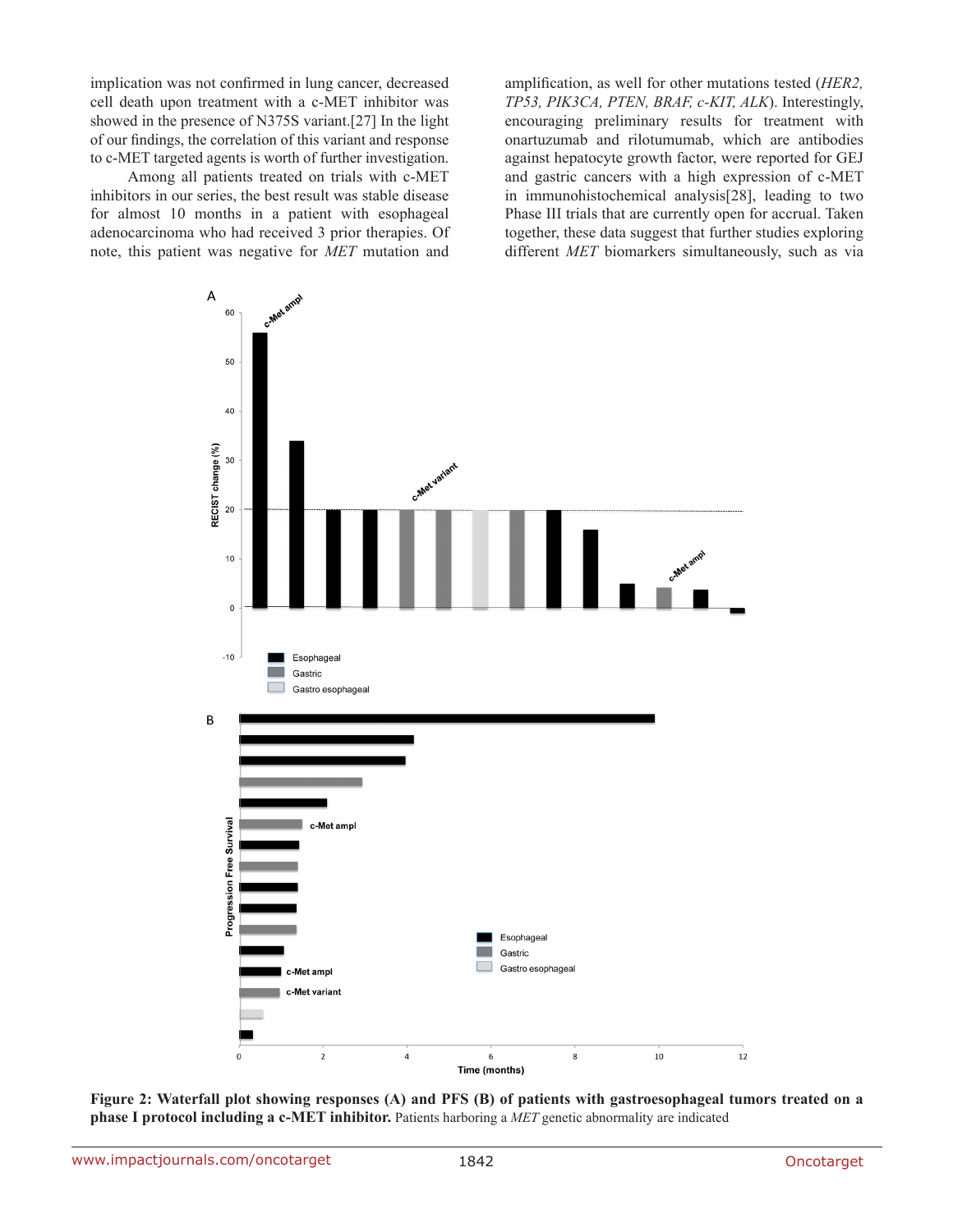genetic and immunohistochemical analysis, is necessary to better understand predictive factors for response to c-MET inhibitors.

One of the weaknesses of this work is the lack of analysis of c-MET receptor expression levels, limiting some of our comparisons with previous studies correlating receptor overexpression with clinical and pathological features of GE cancers.[29, 30] The small numbers of patients harboring *MET* abnormalities in our series is another intrinsic limitation and precludes drawing definitive conclusions. Nonetheless, our results add to the current body of knowledge correlating the presence of *MET* genetic abnormalities with aggressive behavior and a worse prognosis in GE cancers. It is not clear if c-MET inhibition will offer reasonable antitumor activity for this population, but further exploration of biomarkers will likely clarify this issue.

# **PATIENTS AND METHODS**

### **Patients**

We retrospectively reviewed the electronic medical records of consecutive patients with advanced esophageal, GEJ and gastric carcinoma referred to the Department of Investigational Cancer Therapeutics at The University of Texas MD Anderson Cancer Center (MD Anderson) starting in May 2010 until March 2013. Patients were eligible for inclusion in data analysis if a primary diagnosis of any of these malignancies was confirmed and a tumor sample was sent to evaluate *MET* mutation or amplification status. This study and all associated treatments were conducted in accordance with the guidelines of the MD Anderson Institutional Review Board.

### **Tissue samples and molecular analysis**

*MET* mutation/variant and amplification were investigated in archival formalin-fixed, paraffinembedded tissue blocks or material from fine needle aspiration biopsies obtained from diagnostic and/or therapeutic procedures. All histology was centrally reviewed at MD Anderson. *MET* mutation or variant analysis was performed in different Clinical Laboratory Improvement Amendment-certified laboratories as part of a gene panel analysis or in a single test. This included assessment of 182 genes using a targeted next-generation sequencing Foundation One platform (Foundation Medicine, Cambridge, MA), 46 genes in an Ion Torrent next-generation sequencing procedure (Baylor's Cancer Genetics Laboratory, Houston, TX) and 53 genes using a Sequenom Mass ARRAY platform (Knight Diagnostics, Portland, OR) or a PCR-based primer extension assay

assessing mutational hot spots in the *MET* gene in the Division of Pathology and Laboratory Medicine at MD Anderson.

*MET* amplification was analyzed via fluorescence in situ hybridization (FISH) at MD Anderson or Baylor`s Cancer Genetic Laboratory. Copy numbers were expressed as gene copy number in relation to *CEP7*, a gene located near the centrosome of the same chromosome. *MET* was considered amplified when the *MET*/CEP7 signal ratio was  $\geq$  2.0 or when this ratio was  $\leq$  2.0 but there were  $\geq$ 20 copies of *MET* signals and/or clusters in > 10% of the tumor nuclei counted.

### **Treatment and evaluation**

Patients referred to the Phase I Clinic who *MET* inclusion criteria were enrolled in clinical trials judged to be clinically appropriate by attending physicians. Treatment continued until disease progression, withdrawal of consent by the patient, clinical judgment deeming the necessity of removing a patient from a clinical trial, or development of unacceptable toxicity or death. Clinical assessments were performed as specified in each protocol, typically before the initiation of therapy and then at a minimum at the beginning of each new treatment cycle. Treatment response was assessed using computed tomography scans, magnetic resonance imaging and/or positron emission tomography scans at baseline before treatment initiation and then every 2 cycles (6-8 weeks). All radiographs were read in the Department of Radiology at MD Anderson and were reviewed in the Department of Investigational Cancer Therapeutics tumor measurement clinic. Responses were categorized using RECIST on the basis of specific protocol requirements[31, 32] and were reported as best response.

# **Statistical analysis**

Patient characteristics including demographics, tumor type, *MET* mutation and/or amplification status and associated genetic abnormalities were summarized using frequency distributions and percentages. Progressionfree survival (PFS) was defined as the interval from the start of therapy to treatment discontinuation for disease progression or death related to disease progression. Overall survival (OS) was assessed using Kaplan-Meier curve analysis starting from the date of the first appointment in the Phase I Clinic.

# **ACKNOWLEDGMENTS:**

The authors acknowledge Joann Aaron, MA, in the Department of Investigational Cancer Therapeutics for editorial support. Dr Hess would like to acknowledge his support funding (MDACC CCSG (P30 CA016672)).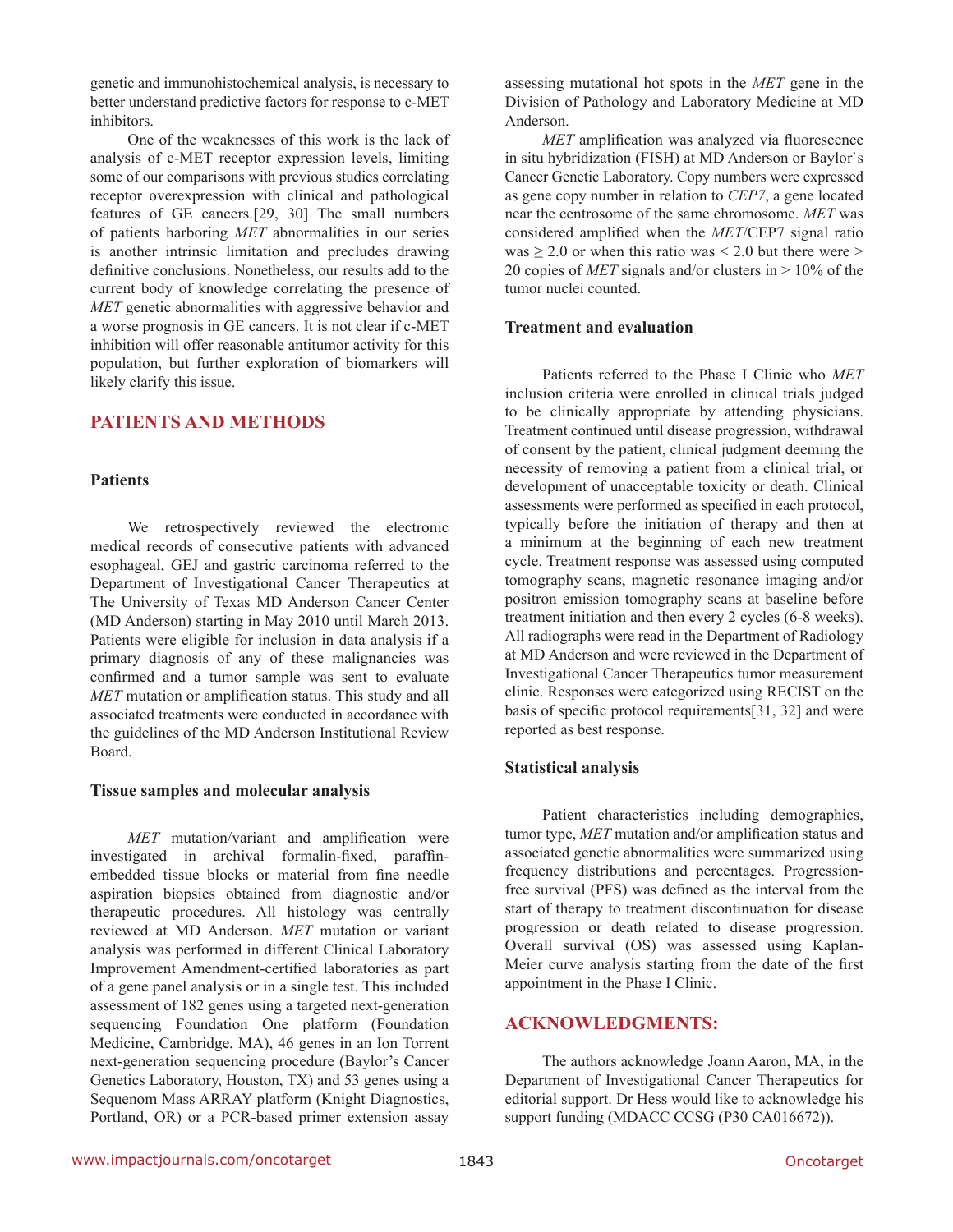## **Disclosure:**

David S. Hong received research support from Amgen and Dr. Gerald Falchook research funding, travel reimbursement, and honoraria from EMD Serono. All remaining authors have declared no conflicts of interest.

# **Funding:**

This work was supported in part by the Sheikh Khalifa Al Nahyan Ben Zayed Institute of Personalized Cancer Therapy, NCATS grant UL1 TR000371

# **REFERENCES**

- 1. Ajani JA. Gastroesophageal cancers: progress and problems. Journal of the National Comprehensive Cancer Network : JNCCN. 2008; 6(9):813-814.
- 2. Hartgrink HH, Jansen EP, van Grieken NC and van de Velde CJ. Gastric cancer. Lancet. 2009; 374(9688):477- 490.
- 3. National Cancer Institute. Surveillance Epidemiology and End Results.
- 4. Bang YJ, Van Cutsem E, Feyereislova A, Chung HC, Shen L, Sawaki A, Lordick F, Ohtsu A, Omuro Y, Satoh T, Aprile G, Kulikov E, Hill J, Lehle M, Ruschoff J, Kang YK, et al. Trastuzumab in combination with chemotherapy versus chemotherapy alone for treatment of HER2-positive advanced gastric or gastro-oesophageal junction cancer (ToGA): a phase 3, open-label, randomised controlled trial. Lancet. 2010; 376(9742):687-697.
- 5. Dulak AM, Schumacher SE, van Lieshout J, Imamura Y, Fox C, Shim B, Ramos AH, Saksena G, Baca SC, Baselga J, Tabernero J, Barretina J, Enzinger PC, Corso G, Roviello F, Lin L, et al. Gastrointestinal adenocarcinomas of the esophagus, stomach, and colon exhibit distinct patterns of genome instability and oncogenesis. Cancer research. 2012; 72(17):4383-4393.
- 6. Agrawal N, Jiao Y, Bettegowda C, Hutfless SM, Wang Y, David S, Cheng Y, Twaddell WS, Latt NL, Shin EJ, Wang LD, Wang L, Yang W, Velculescu VE, Vogelstein B, Papadopoulos N, et al. Comparative genomic analysis of esophageal adenocarcinoma and squamous cell carcinoma. Cancer discovery. 2012; 2(10):899-905.
- 7. Paliouras GN, Naujokas MA and Park M. Pak4, a novel Gab1 binding partner, modulates cell migration and invasion by the Met receptor. Molecular and cellular biology. 2009; 29(11):3018-3032.
- 8. Gherardi E, Birchmeier W, Birchmeier C and Vande Woude G. Targeting MET in cancer: rationale and progress. Nature reviews Cancer. 2012; 12(2):89-103.
- 9. Bottaro DP, Rubin JS, Faletto DL, Chan AM, Kmiecik TE, Vande Woude GF and Aaronson SA. Identification of

the hepatocyte growth factor receptor as the c-met protooncogene product. Science. 1991; 251(4995):802-804.

- 10. Zhao L, Yasumoto K, Kawashima A, Nakagawa T, Takeuchi S, Yamada T, Matsumoto K, Yonekura K, Yoshie O and Yano S. Paracrine activation of MET promotes peritoneal carcinomatosis in scirrhous gastric cancer. Cancer science. 2013; 104(12):1640-1646.
- 11. Comoglio PM, Giordano S and Trusolino L. Drug development of MET inhibitors: targeting oncogene addiction and expedience. Nature reviews Drug discovery. 2008; 7(6):504-516.
- 12. Lennerz JK, Kwak EL, Ackerman A, Michael M, Fox SB, Bergethon K, Lauwers GY, Christensen JG, Wilner KD, Haber DA, Salgia R, Bang YJ, Clark JW, Solomon BJ and Iafrate AJ. MET amplification identifies a small and aggressive subgroup of esophagogastric adenocarcinoma with evidence of responsiveness to crizotinib. Journal of clinical oncology : official journal of the American Society of Clinical Oncology. 2011; 29(36):4803-4810.
- 13. Tuynman JB, Lagarde SM, Ten Kate FJ, Richel DJ and van Lanschot JJ. Met expression is an independent prognostic risk factor in patients with oesophageal adenocarcinoma. British journal of cancer. 2008; 98(6):1102-1108.
- 14. Lee JH, Han SU, Cho H, Jennings B, Gerrard B, Dean M, Schmidt L, Zbar B and Vande Woude GF. A novel germ line juxtamembrane Met mutation in human gastric cancer. Oncogene. 2000; 19(43):4947-4953.
- 15. Blumenschein GR, Jr., Mills GB and Gonzalez-Angulo AM. Targeting the hepatocyte growth factor-cMET axis in cancer therapy. Journal of clinical oncology : official journal of the American Society of Clinical Oncology. 2012; 30(26):3287-3296.
- 16. Forde PM and Kelly RJ. Genomic alterations in advanced esophageal cancer may lead to subtype-specific therapies. The oncologist. 2013; 18(7):823-832.
- 17. Oliner KS, Tang R, Anderson A, Lan Y, Iveson T, Donehower RC, Jiang Y, Dubey S and Loh E. Evaluation of MET pathway biomarkers in a phase II study of rilotumumab (R, AMG 102) or placebo (P) in combination with epirubicin, cisplatin, and capecitabine (ECX) in patients (pts) with locally advanced or metastatic gastric (G) or esophagogastric junction (EGJ) cancer. ASCO Meeting Abstracts. 2012; 30(15\_suppl):4005.
- 18. Krishnaswamy S, Kanteti R, Duke-Cohan JS, Loganathan S, Liu W, Ma PC, Sattler M, Singleton PA, Ramnath N, Innocenti F, Nicolae DL, Ouyang Z, Liang J, Minna J, Kozloff MF, Ferguson MK, et al. Ethnic differences and functional analysis of MET mutations in lung cancer. Clinical cancer research : an official journal of the American Association for Cancer Research. 2009; 15(18):5714-5723.
- 19. Hara T, Ooi A, Kobayashi M, Mai M, Yanagihara K and Nakanishi I. Amplification of c-myc, K-sam, and c-met in gastric cancers: detection by fluorescence in situ hybridization. Laboratory investigation; a journal of technical methods and pathology. 1998; 78(9):1143-1153.